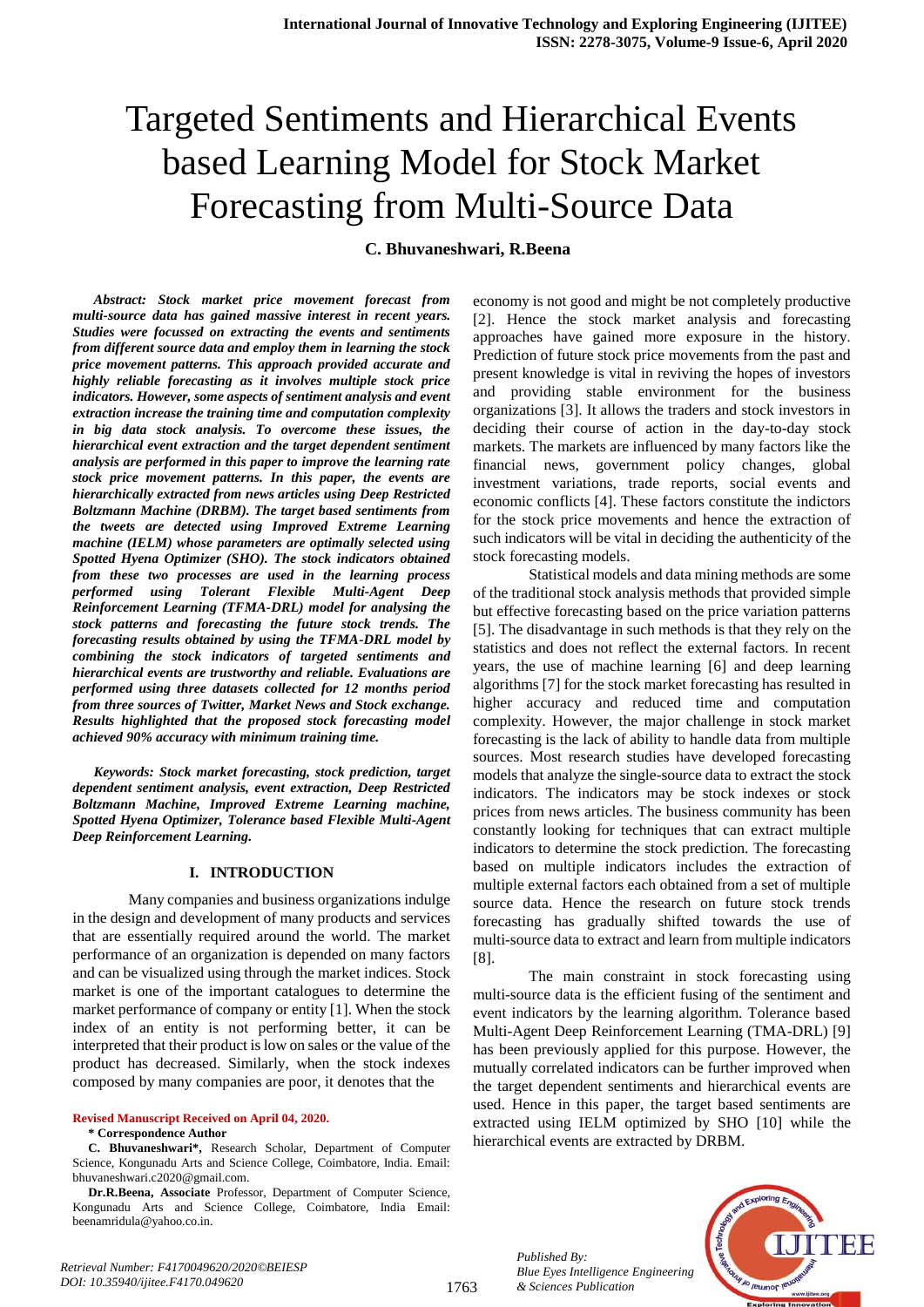As the indicators have evolved, the learning model is enhanced by introducing the flexibility policy. Thus the proposed TFMA-DRL is developed for improving the cohesion between the stock indexes and the indicators to provide high accuracy in stock future trend analysis. The experiments are conducted over the tweets, news and stock price datasets collected from the respective sources for a period of 12 months. The rest of this article is structured as: Section 2 provides a discussion on latest related studies. Section 3 describes the stock indicators extraction from the tweets and news data and demonstrates the suggested TFMA-DRL learning model for stock forecasting. Section 4 provides the evaluation outcomes while section 5 makes a summary of this study and recommends future research options.

#### **II. RELATED WORKS**

Stock market prediction has a long established history of research analysis. The recent studied have largely focussed on applying the deep learning algorithms for stock market forecasting as the deep models significantly reduce the training time. Another major advantage of using the deep learning models is their ability to extract additional information from the residual data through extensive deep analysis. Singh and Srivastava [11] employed deep neural networks (DNN) with the principle component analysis to accurately predict the Google stock price movements. Yu and Yan [12] also used DNN for stock forecasting based on the long short-term memory networks (LSTM) to provide highly accurate prediction. However, these models have high mean square error and higher complexity. Fischer and Krauss [13] used the deep learning model of LSTM stock market prediction with high accuracy and reduced time. Jiang et al. [14] introduced improved stacking framework using ensemble models and deep learning for stock forecasting with high accuracy. Xu et al. [15] also used a deep learning model of convolution neural network (CNN) for stock forecasting. Kelotra and Pandey [16] introduced optimized deep-convolution LSTM for stock estimation. Moews et al. [17] introduced lagged correlation-based deep learning for future stock price analysis. Song et al. [18] also used deep learning model for stock estimation based on the relationship between the features and input vectors. All these approaches provided higher accuracy of prediction but the major limitation is that they considered only single economic indicator for estimation.

From the above studies, the main inference is that the reliability of a prediction model is ensured only when multiple indicators are used. The use of multiple source data to extract multiple indicators and fuse them to improve stock prediction has been effectively performed by Zhang et al. [8]. Based on this strategy, Zhang et al. [19] used coupled hidden Markov model to predict stock prices from news data and stock prices. Zhang et al. [20] used three data of tweets, news data and stock price index datasets as multi-sources to predict the future stock prices using multiple instance learning. These approaches improved the prediction accuracy significantly and also increased the convergence rate. However, these studies suffered the problem of nonlinearity when fusing the data which has slightly reduced the optimal performance. Xu et al. [21] introduced mixed data sampling based support vector regression for predicting the stock prices from

multi-source data. Although highly accurate, this approach extracts the sentiments only from macro-blogs which cover only smaller audience unlike the micro-blogs.

Deep learning models have also been successfully employed for the stock price forecasting from multi-source data analysis. Li et al. [22] designed a multimodal LSTM algorithm for extracting the events from news to enhance the stock price estimation. Devi and Mohan [23] developed stock price estimation model using LSTM with Cellular Automata. This approach enhanced the prediction accuracy by 2.67% but this approach lacks the tool for extracting additional information on specialized features. Maqsood et al. [24] designed a stock price estimation model using deep learning based on local and global event sentiments. This approach has greater scope for analysing very larger data without the computational complexity and provided high prediction accuracy but slow convergence rate. From the methods in literatures, some important aspects are learned. The first and foremost aspect is that the inclusion of multi-source data might be challenging but has high potential for prediction improvement. Similarly, the use of general sentiments and events can be ambiguous in some sets of stock price data. Hence this study has been structured to include indicators from multi-source data with target dependent sentiments and hierarchical events serving as the unique indicators to improve the prediction accuracy. For achieving this objective in this study, the IELM and DRBM algorithms are presented along with tolerance and flexibility policies based Multi-Agent Deep Reinforcement Learning model.

#### **III. METHODOLOGY**

Forecasting of the future trends in stock prices can be accurately provided when the targeted opinions and hierarchical events are extracted. The main reason is that they can accelerate the deep learning model through their more meaningful and relational aspects based indicators. Fig. 1 shows the working model of the proposed framework for stock forecasting. The stock data and the other two input data are denoted as vectors for n number days beginning from n=1 day. The sequential organized data of news articles, tweets and stock indices are represented as multi-source group data G. this representation ensures the day-to-day analysis of the stock data based on the sentiment and event indicators.

#### **A. Data Collection and Pre-processing**

Tweets, news articles and stock index prices are collected from online sources for a period of 12 months from October 1, 2018 to September 30, 2019. The duration is fixed based on the financial quarter years in India of which the fourth quarter year starts from October 1. It is predetermined such duration is due to the effect of final quarter reports in the first quarter economy in the country.

**Stock price data:** Stock price indexes were gathered from BSE and NSE online sites for each day of the specified 12 months duration. The BSE 500 and NSE 500 price indices were selected for evaluation because they represent the top 500 companies listed in stock markets. The data encompasses the initial, final, high and low prices of stocks, traded dividends and revenue percentage of top 500 companies listed in NSE and BSE.



*Published By:*

*& Sciences Publication* 

*Blue Eyes Intelligence Engineering*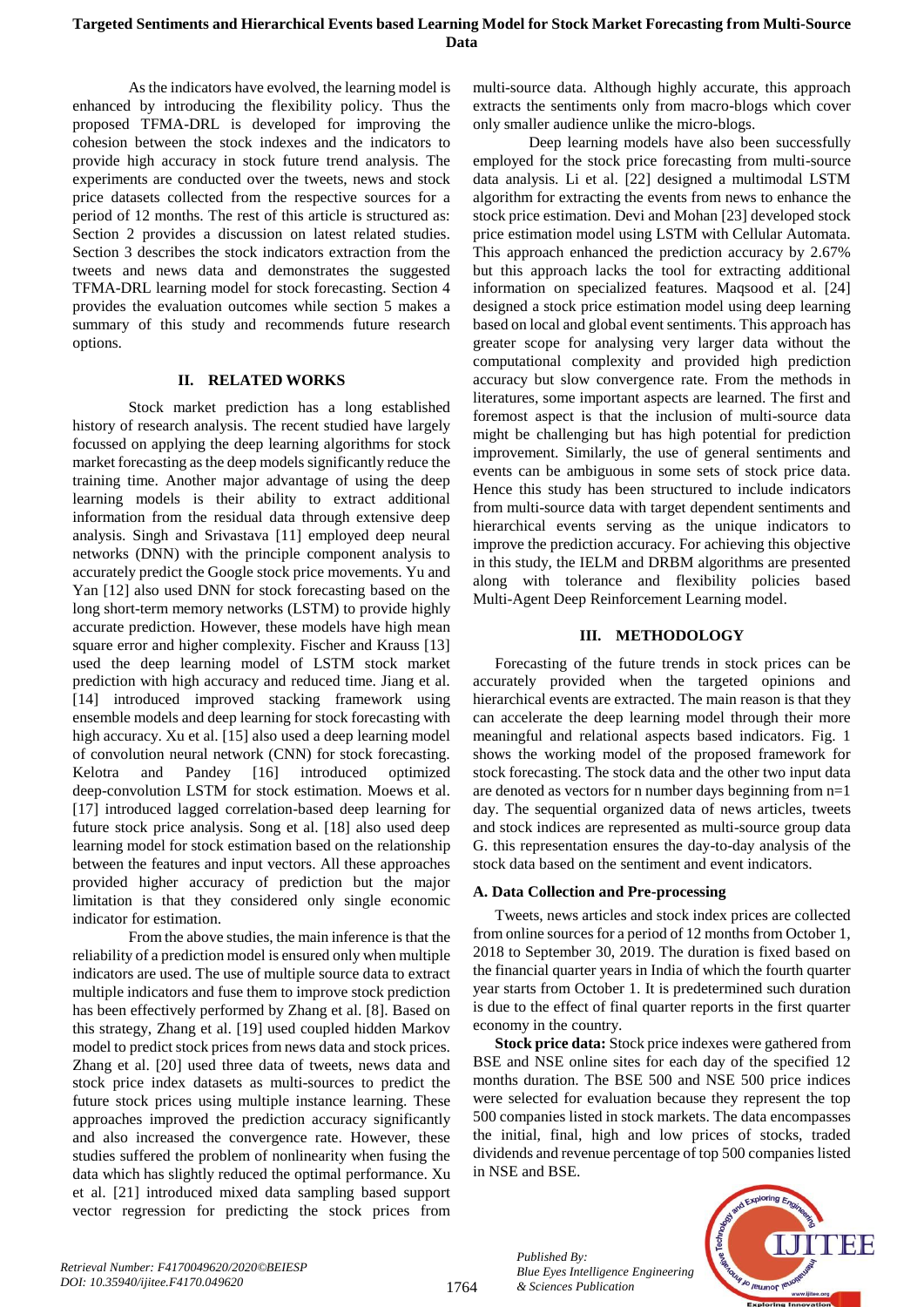

**Fig.1. TFMA-DRL with target sentiments and hierarchical events based stock forecasting framework**

**News data:** The market and economics news headlines and news preamble were gathered from standard business news website https://www.moneycontrol.com. Originally 47,652 news articles from October 1, 2018 to September 30, 2019 were obtained. The news with non-English sentences omitted and the final dataset was prepared containing 10,026 news articles.

**Tweets:** Tweets were crawled using the Twitter developer tool based on 50 stock price related keywords. Originally 176248 tweets were gathered and initial filtering removed the non-English tweets to form the final dataset with 66,542 tweets.

Pre-processing of all three source data was performed to remove the noise and resolve the missing value problem. Data cleaning and missing value resolution are performed for stock price data. The removal of other language data and the generalized data cleaning is done on the news data while the tweet pre-processing techniques namely removing url, punctuation and special symbol removal and case normalization, stop words removal, lemmatization and part-of-speech (PoS) tagging were performed for the tweets. For each of the trading days, the targeted sentiments from tweets and the hierarchical news events were extracted and the corresponding stock prices are learned by the deep learning model. For each dataset, the data from the first 11 months are used for training and the last month data is used for testing.

#### **B. Hierarchical news event extraction**

The input news data is fed into the DRBM to extract the hierarchically related events. The main benefit of using hierarchical events is that they provide inter-linked events through which the influencing factors can be correlated.

When one of the event occurs, the possibility of the other event happening can be assumed based on the hierarchical ordering. The DRBM is formed by merging the deep Boltzmann machine (DBM) and restricted deep Boltzmann machine (RBM) [25]. The DBM model has enhanced representation power than the RBM due to the additional connections between the hidden layer nodes. However, the RBM has better feature analysis through data dependent term based approximation. Combining RBM and DBM can enrich the event extraction based on the additional ordering of DBM and accurate extraction of RBM. The DRBM is a multi-layer neural network where each of the layers is RBM that directly transmits the values to the next hidden layer units. The syntactic structures were extracted using HanLP text parser model. The tree based sentence structures defining the object and subjects of the sentences and the core words are linked together to represent the event details. The input layer is plotted with the coded m-dimensional vector for computing the n-dimensional vector of the hidden layer. The state of hidden layer nodes of RBM is denoted as h and that of DBM are represented as v which are combined as m. The  $m^{(1)}$ represent the state of 1-th layer and in DRBM  $m^{(i+1)}$  is the unified layers of the RBM's  $h^{(i)}$  and DBM's  $v^{(i+1)}$   $m^{(0)}$ represent the input layer of the whole network. The energy is defined on each layer unlike the DBM as each layer denoted

 $E(m^{(i)}, m^{(i+1)}; \theta^{(i)}) = -b^{(i)T}m^{(i)} - c^{(i)T}m^{(i+1)} - m^{(i)T}MW^{(i)}m^{(i+1)}$ (1)

the individual RBM. The energy for l-th layer is given as

Here  $MW$  denoting the mutual weights, b represent the visible units' biases and c represent the hidden units' biases. The upward and downward data passing is given as in RBM model

$$
p(m_j^{(l+1)} = 1 | m^{(l)} ) = \sigma \left( \sum_i m_i^{(l)} M W_{ij}^{(l)} + c_j^{(l)} \right)
$$
 (2)

$$
p(m_i^{(l+1)} = 1 | m^{(l+1)} ) = \sigma \left( \sum_i m_j^{(l)} M W_{ij}^{(l)} + b_i^{(l)} \right)
$$
(3)

$$
p(m_j^{(l+1)} = 1 | m^{(l)})
$$
 and  $p(m_i^{(l+1)} = 1 | m^{(l+1)})$  are the upward

and downward data passing models for the l-th layer with j-th feature. Based on this model, the output obtained from the DRBM given to the sentence2vec model for training. It provides the sentence vectors to be used as fine features for learning using TFMA-DRL.

#### **C. Targeted sentiments extraction**

*Published By:*

*& Sciences Publication* 

*Blue Eyes Intelligence Engineering* 

First the targets are extracted using the stock price increasing or decreasing keywords. These keywords are assigned as specialized target to extract the targeted sentiments. The input data x is mapped to the hidden layer H using the mapping function  $H = a(Wx + b)$  where W denote the input weight matrix,  $\mathbf{u}(\cdot)$  denote the activation function and b represent the bias vector. The hidden layer is plotted into the remodelled input vector  $\hat{x} = a(W^{\dagger}H + b^{\dagger})$  using the modified metrics  $W'$  and  $b'$ . The training process of the ELM parameters is performed by minimizing the remodelling errors

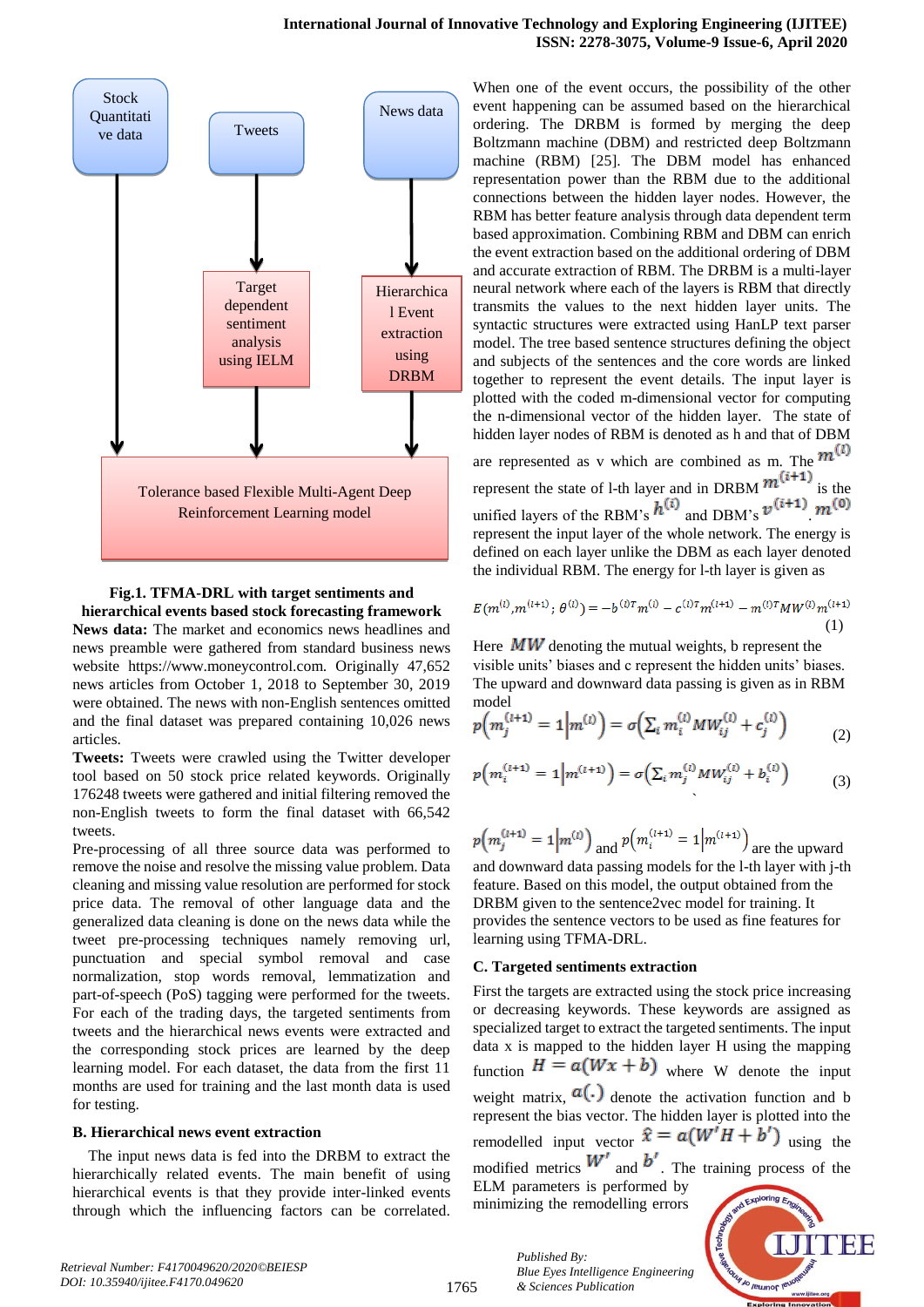#### **Targeted Sentiments and Hierarchical Events based Learning Model for Stock Market Forecasting from Multi-Source Data**

between the actual input and encoded outcomes. The parameters of IELM are derived similar to the traditional ELM [26]. For the N training data samples with input X and output O with varying dimensions, the estimated function can be learned through the computation of the output weights. The training stage consists of two processes: the random mapping and least squares constraints solving. The random mapping process is to build the hidden layer with random neurons which are mapped using sigmoid function.

$$
H(x) = \{1 + \exp[-(W^T x + b)]\}^{-1}
$$
 (4)

In this hidden layer, the output vector is modelled as  $H(x) = R^{N \times \xi}$ , where r is the dimension of variables and  $\zeta$  denote the number of hidden nodes. The

output can be modelled as  
\n
$$
\hat{o}_n = H(x_n)\gamma, \quad n = 1, 2, ... N
$$
\n(5)

Here  $\gamma$  is the output weight of the hidden layer. It can be

achieved by reducing the cost function  $\Gamma_{\text{IELM}}$ <br>min<sub> $\gamma \in \mathbb{R}^{H \times \tau}$ </sub> $\Gamma_{\text{IELM}} = ||O - \hat{O}||^2 = ||O - H\gamma||^2$ (6)

The output weight can be modelled using least squares constraints solving to obtain the modified weights  $W'v = H^{\dagger}O$ (7)

Where  $H^{\dagger}$  denote the Moore–Penrose generalized inverse of H.

The training process of the IELM is performed which uses the samples  $(X, Y)$  and employs the fully connected multi-layered network structure. The constraints of the IELM are determined by the training process ensured by hunting behaviour optimization SHO [10] based parameter optimization and then the classification can be performed directly. The process of applying the SHO to the ELM is briefly provided in Algorithm 1.

#### **Algorithm 1: SHO based IELM for targeted sentiments extraction**

**Input:** ELM parameters, N= Tweets, F= Total features, f= feature subsets

**Output:** Targeted tweet sentiments

```
Begin
```
Set the variables of initial population, iterations, number of classes

Fetch the targeted keywords

**While** iterations =1

**For**  $h = 1$  hidden layer

Construct the network using Eq. (4) Assign parameters (Weights, bias and number of hidden layers nodes) as spotted hyena subsets Cluster search space Estimate the fitness value (Accuracy of ELM) Compare with other hyena **If** fitness of  $(i+1)$ <sup>th</sup> hyena > fitness of  $i$ <sup>th</sup> hyena

Assign  $i \leftarrow i + 1$ 

**Else**

Check next hyena

**End if**

Rank the hyena based on descending fitness

Update the solutions

Return best solution (Weights, bias and number of hidden layers nodes)

**End for** Train the network using training data

Determine the output weights using Eq. (7)

Perform ELM classification based on targets

Return targeted sentiments

Iteration  $=$  iteration  $+1$ 

**End while End**

#### **D. Tolerant Flexible Multi-Agent Deep Reinforcement Learning (TFMA-DRL) model**

The proposed TFMA-DRL model is formulated using the tolerance policy [27] and adaptive/flexibility policy [28] to the generalized multi-agent DRL. Fig.2 shows the application of tolerance and flexibility policies to the deep Q-networks to form the TFMA-DRL.

Let  $\theta$  be the function estimate constraint of O-networks,  $a_t$ 

is the action from action set A and  $S_t$  is the state of function built on bootstrapping the instant consequences of the restructured Q–function. The instant consequence  $r_{t+1}$ attained in instant state  $s_{t+1}$  from the next state consequence is given by the Q-function for the bootstrap target  $Y_t^{\varrho}$  adding the instant consequence next state. The tolerance policy is applied to the multiple agents to avoid the comparative overgeneralization as in [9]. The tolerance also improves the probability of convergence to obtain global optimal solution for the agents.

The tolerance amount is assessed at time t within a indicated tuple  $(s_{t-1}, a_{t-1}, r_t, s_t, tol(s_t, a_t)_t)$  using the temperature value Temp and the associated hash-key  $\phi(s)$  for the state-action pair  $(s, a)$ .

$$
tol(s,t) = 1 - e^{-K * Temp(\phi(s),a)}
$$
\n(8)

Here  $(\phi(s), a)$  is represented to the temperature value by a dictionary and the hash-keys are assessed. The temperature decay value is also estimated as in [9] and integrated to learn the model.

Similarly, the flexibility policy is applied by the action-state model of Q-network. First the multiple policies of the network is learned. Given a scenario  $z \in \mathbb{Z}$ , the gradient of the policy

 $\mu_i^z$  corresponding to the parameter  $\vartheta_i^z$  is given by

$$
\nabla_{\theta_i^z} J(\mu_i^z) = \mathbb{E}_{x, a \sim \mathcal{D}^z} [\nabla_{\theta_i^z} \mu_i^z(a_i | q_i) \nabla_{a_i} Q_i^{\mu, z}(x, a_1, \dots, a_N) \tag{9}
$$

Here  $\mathcal{D}^{\mathcal{Z}}$  denotes the experience replay buffer of tuples. The centralized action-value function  $Q_i^{\mu, z}$  is updated as

$$
\mathbb{E}_{x,a,r,x'}[(Q_i^{\mu,z}(x,a_1,\ldots,a_N)-y)^2] \qquad (10)
$$

$$
y = r_i + \gamma Q_i^{\mu\prime, z}(x', a'_1, \dots, a'_N) \tag{11}
$$



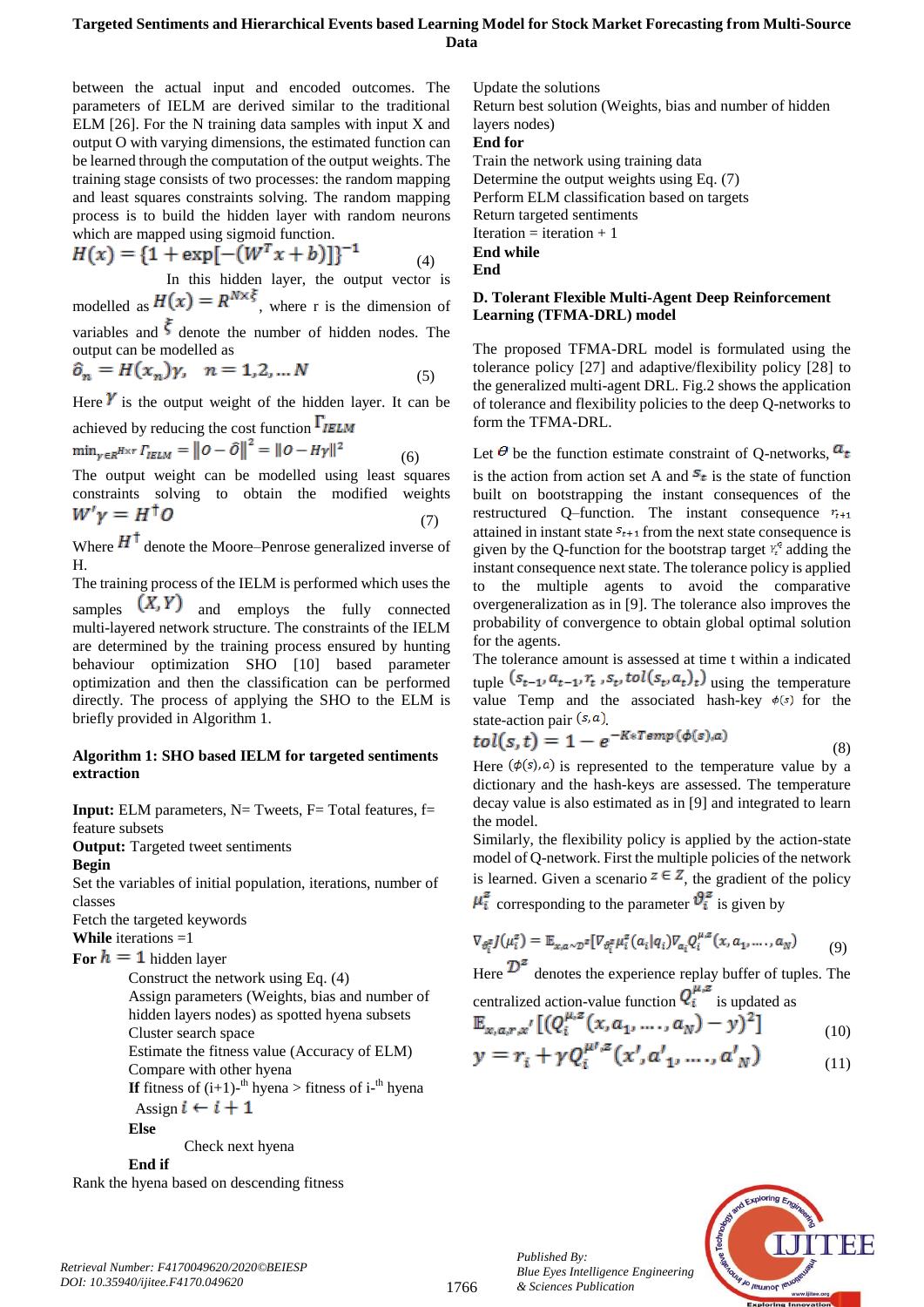

**Fig.2. Architecture of TFMA-DRL**

 $r_i$  is the adjustment factor value,  $\gamma$  is the output weight of the hidden layers and  $\mu'$  denotes the set of target policies with delay  $\mathcal{V}'$ . The policies are trained with the DRL and the one which gives perfect solution to the data samples is flexibly selected. The cross entropy loss function is minimized to update the network parameters flexibly

$$
\nabla_{p_i} J(\phi_i) = \mathbb{E}_{(h_i, \mu_i)} \left[ \sum_{t=1}^T \sum_{\mu'_i} -y^{\mu'_i} \log(p_i^t(\mu'_i)) \right]
$$
(12)

Here 
$$
y^{\mu_i} = \{0, \mu'_i \neq \mu_i \text{ and } p_i^t = \phi_i(q_i^t, h_i^{t-1}) \} p_i^t
$$
 is the

policy distribution, t is the time step,  $\Phi_i$  is the predictor parameter, and  $(q_i^t, h_i^{t-1})$  is the function based on input observations  $q_i^t$  and last-step history  $h_i^{t-1}$ . This procedure lasts until the required training results are obtained and then the network structure is finalized. Algorithm 2 summarizes the procedures in TFMA-DRL.

#### **Algorithm 2: TFMA-DRL model for stock price forecasting**

**Input:** Quantitative, hieratical events and targeted sentiment features, learning rate  $\alpha$  and β, number of agents, weight  $\theta$ ,

Maximum iterations, Initial  $Temp_{\text{t}}$ 

$$
t \gets 0
$$

Set all agents

**For** iteration *der* =  $0$ , *der***\_max do** 

Rearrange gradients  $\nabla_{\theta_t}$  and  $\nabla_{\theta_t^z}$ Coordinate weights Get sample tuple from ERM for all agents **Repeat**

**For** each agent

Evaluate the loss function, data training ratio

Sample action  $a_t$  at state  $s_t$ Plot each state-action pair to system agents Form relationship map **End for**

Take action  $a_{t+1}$  for all agents Estimate tolerance amount for each state Apply flexibility policy

Select best policy with  $\mathbb{E}_{x,a,r,x'}$ Model outcomes r  $t \leftarrow t + 1$ **Until** end state for all agents Update weights for all agents

Return gradients and loss

**End**

## **IV. RESULTS AND DISCUSSIONS**

The investigation has been carried out on the proposed TFMA-DRL model based stock forecasting using the three source data such as Tweets, news articles and stock index prices, in MATLAB tool. The performance of the TFMA-DRL is compared with that of the TMA-DRL [9] in terms of accuracy, precision, recall, F1- score and execution time and the results are tabulated. Table.1 shows the forecasting results obtained for the proposed TFMA-DRL and the TMA-DRL.



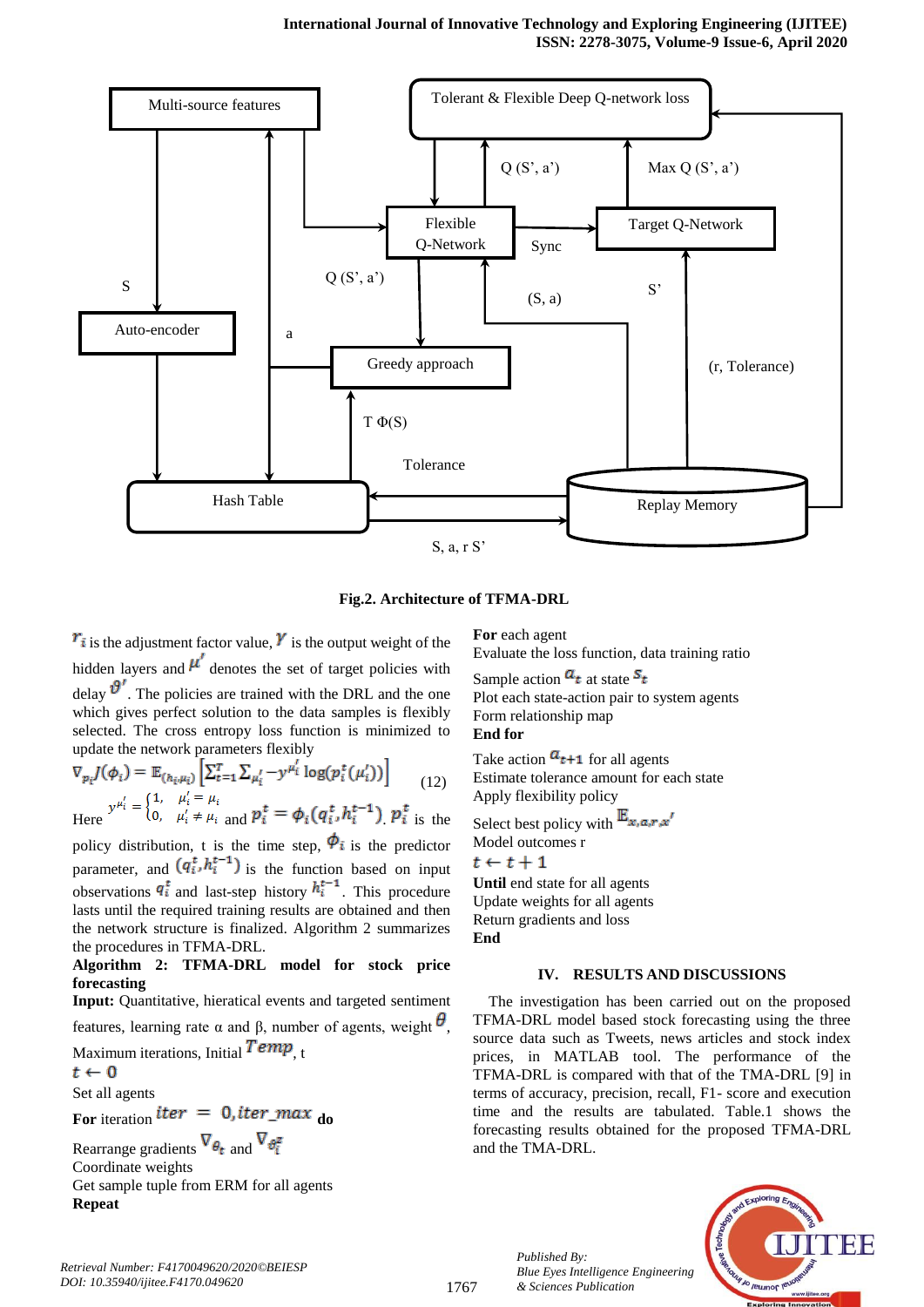| <b>Metrics</b>     | TMA-DRL | <b>TFMA-DRL</b> |
|--------------------|---------|-----------------|
| Accuracy $(\% )$   | 79.778  | 90.00           |
| Precision (%)      | 80.04   | 98.9            |
| Recall $(\%)$      | 80.60   | 90.00           |
| $F1$ -score $(\%)$ | 89.50   | 94.7368         |
| Time (seconds)     | 151.95  | 135.0085        |

Table- I: TFMA-DRL vs. TMA-DRL

From table 1, it can be seen that the performance of the proposed TFMA-DRL is better than the TMA-DRL model for efficient stock price forecasting.

Apart from the TMA-DRL model, the proposed model is compared with other existing algorithms namely SVM, ANN, ELM and MIL [20]. SVM and ANN are the commonly employed baseline methods while Elm is considered more in recent researches for stock prediction. The MIL is the latest approach performing stock forecasting from multi-source data.

Fig.3 displays the accuracy evaluation of the suggested TFMA-DRL model against the prevailing stock prediction models. From the comparison, it is apparent that the suggested TFMA-DRL has higher accuracy than the existing models. TFMA-DRL has accuracy of 90% and it is 10.22% greater than TMA-DRL, 17.45% higher than MIL, 21.45% larger than ELM, 27.72% more than ANN and 30.55% higher than SVM.



 **Fig.3. Accuracy Comparison**



 **Fig.4. Precision Comparison**







 **Fig.6. F1-score Comparison**



*Published By:*

*& Sciences Publication*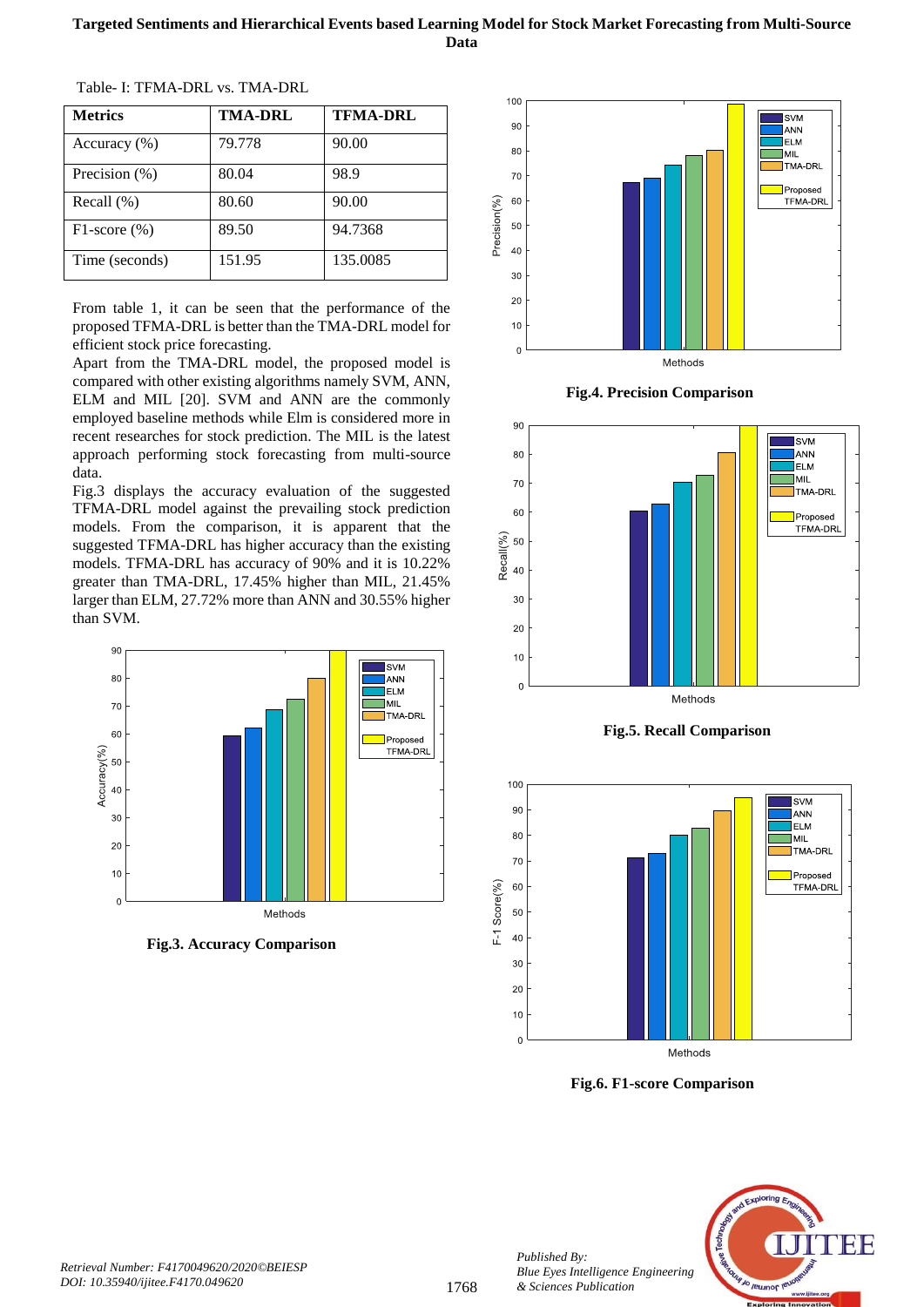

 **Fig.7. Time Comparison**

Fig.4 shows the precision evaluation of the suggested TFMA-DRL against the existing models. TFMA-DRL has high precision of 98.9% which is 18.8% greater than TMA-DRL, 20.9% higher than MIL, 24.5% larger than ELM, 29.4% more than ANN and 31.6% higher than SVM**.**

Fig. 5 shows the recall evaluation of the suggested TFMA-DRL against the prevailing models. The results show that the TFMA-DRL has high recall than other models. TFMA-DRL has recall of 90% and it is 9.4% greater than TMA-DRL, 17.3% higher than MIL, 19.81% larger than ELM, 27.2% more than ANN and 29.46% higher than SVM.

Fig. 6 illustrates the f1-score evaluation of the suggested TFMA-DRL based stock forecasting model against the existing models. The plot results show that the TFMA-DRL has high f1-score than other IDS models. TFMA-DRL has f1-score of 94.7368% which is 5.2% greater than TMA-DRL, 12% higher than MIL, 14.52% larger than ELM, 21.8% more than ANN and 23.6% higher than SVM.

Fig.7 illustrates the processing time evaluation for the suggested TFMA-DRL model against the prevailing models. The main evaluation of this research study is to decrease the time complexity. From the figure, it is proved that the time complexity of the suggested TFMA-DRL is very less. TFMA-DRL consumes 135.0085 seconds for the whole stock price forecasting process which is significantly less than the other compared models. The main reason for this enhancement is the use of superior design approach of TFMA-DRL using the deep learning architecture with tolerance and flexibility policies.

#### **V. CONCLUSION**

Future stock market price trends forecasting is a vital research area that has significant scope in business planning and nation's economy building process. This paper suggested the used of hierarchical events and targeted sentiments extracted from the news articles and tweets, respectively to learn the stock price variations. DRBM and IELM with SHO were used for the event extraction and sentiment analysis. These stock indicators are fed to the learning model of TFMA-DRL to predict the stock price movements more accurately and within less time. The integration of tolerance and flexibility policies to the deep reinforcement learning has results in increased accuracy of 90% for stock price forecasting. This approach has also reduced the time complexity considerably with minimum training time. In future, the other policies like cooperation in deep reinforcement learning will be investigated. In addition, the possibility to include additional indicators from other sources like research articles will also be analysed to improve the accuracy further without increasing the complexity.

#### **REFERENCES**

- 1. M A Elbannan (2011), "Accounting and stock market effects of international accounting standards adoption in an emerging economy", *Review of Quantitative Finance and Accounting*, *36*(2), 207-245.
- 2. J Loomba (2012), "Do FIIs impact volatility of Indian stock market", *International Journal of Marketing, Financial Services & Management Research*, *1*(7), 80-93.
- 3. A K Nassirtoussi,S Aghabozorgi, T Y Wah, D C L Ngo (2014), "Text mining for market prediction: A systematic review", *Expert Systems with Applications*, *41*(16), 7653-7670.
- 4. E Bennet, M Selvam, G Indhumathi, R R Ramkumar, V Karpagam (2011), " Factors influencing retail investors' attitude towards investing in equity stocks: A study in Tamil Nadu", *Journal of Modern Accounting and Auditing*, *7*(3), 316.
- 5. E Hajizadeh, H D Ardakani, J Shahrabi, (2010), "Application of data mining techniques in stock markets: A survey", *Journal of Economics and International Finance*, *2*(7), 109.
- 6. S Shen, H Jiang, T Zhang (2012), "Stock market forecasting using machine learning algorithms", *Department of Electrical Engineering, Stanford University, Stanford, CA*, 1-5.
- 7. E Chong , C Han, F C Park (2017), "Deep learning networks for stock market analysis and prediction: Methodology, data representations, and case studies", *Expert Systems with Applications*, *83*, 187-205.
- 8. X Zhang, Y Zhang, S Wang, Y Yao, B Fang, S Y Philip (2018), "Improving stock market prediction via heterogeneous information fusion", *Knowledge-Based Systems*, *143*, 236-247.
- 9. C Bhuvaneshwari, R. Beena. (2020), "Stock Market Forecasting from Multi-Source Data using Tolerance Based Multi-Agent Deep Reinforcement Learning", International Journal of Engineering and Advanced Technology (IJEAT), 9(3), 3492-3499.
- 10. G Dhiman, V Kumar (2017), "Spotted hyena optimizer: a novel bio-inspired based metaheuristic technique for engineering applications", *Advances in Engineering Software*, *114*, 48-70.
- 11. R Singh, S Srivastava (2017), "Stock prediction using deep learning", *Multimedia Tools and Applications*, *76*(18), 18569-18584.
- 12. P Yu, X Yan (2020), "Stock price prediction based on deep neural networks", *Neural Computing and Applications*, *32*(6), 1609-1628.
- 13. T Fischer , C Krauss (2018), "Deep learning with long short-term memory networks for financial market predictions", *European Journal of Operational Research*, *270*(2), 654-669.
- 14. M Jiang, J Liu, L Zhang, C Liu (2020), "An improved Stacking framework for stock index prediction by leveraging tree-based ensemble models and deep learning algorithms", *Physica A: Statistical Mechanics and its Applications*, *541*, 122272.
- 15. Z Xu , J Zhang , J Wang, Z Xu (2020), "Prediction research of financial time series based on deep learning", *Soft Computing*, 1-18.
- 16. A Kelotra, P Pandey (2020), "Stock Market Prediction Using Optimized Deep-ConvLSTM Model", *Big Data*, *8*(1), 5-24.
- 17. B Moews , J M Herrmann, G Ibikunle (2019), "Lagged correlation-based deep learning for directional trend change prediction in financial time series", *Expert Systems with Applications*, *120*, 197-206.
- 18. Y Song, J W Lee, J Lee (2019), "A study on novel filtering and relationship between input-features and target-vectors in a deep learning model for stock price prediction", *Applied Intelligence*, *49*(3), 897-911.
- 19. X Zhang, Y Li, S Wang, B Fang, S Y Philip (2019), "Enhancing stock market prediction with extended coupled hidden Markov model over multi-sourced data", *Knowledge and Information Systems*, *61*(2), 1071-1090.
- 20. X Zhang, S Qu, J Huang, B Fang, P Yu (2018), "Stock market prediction via multi-source multiple instance learning", *IEEE Access*, *6*, 50720-50728.



*Published By:*

*& Sciences Publication* 

*Blue Eyes Intelligence Engineering*